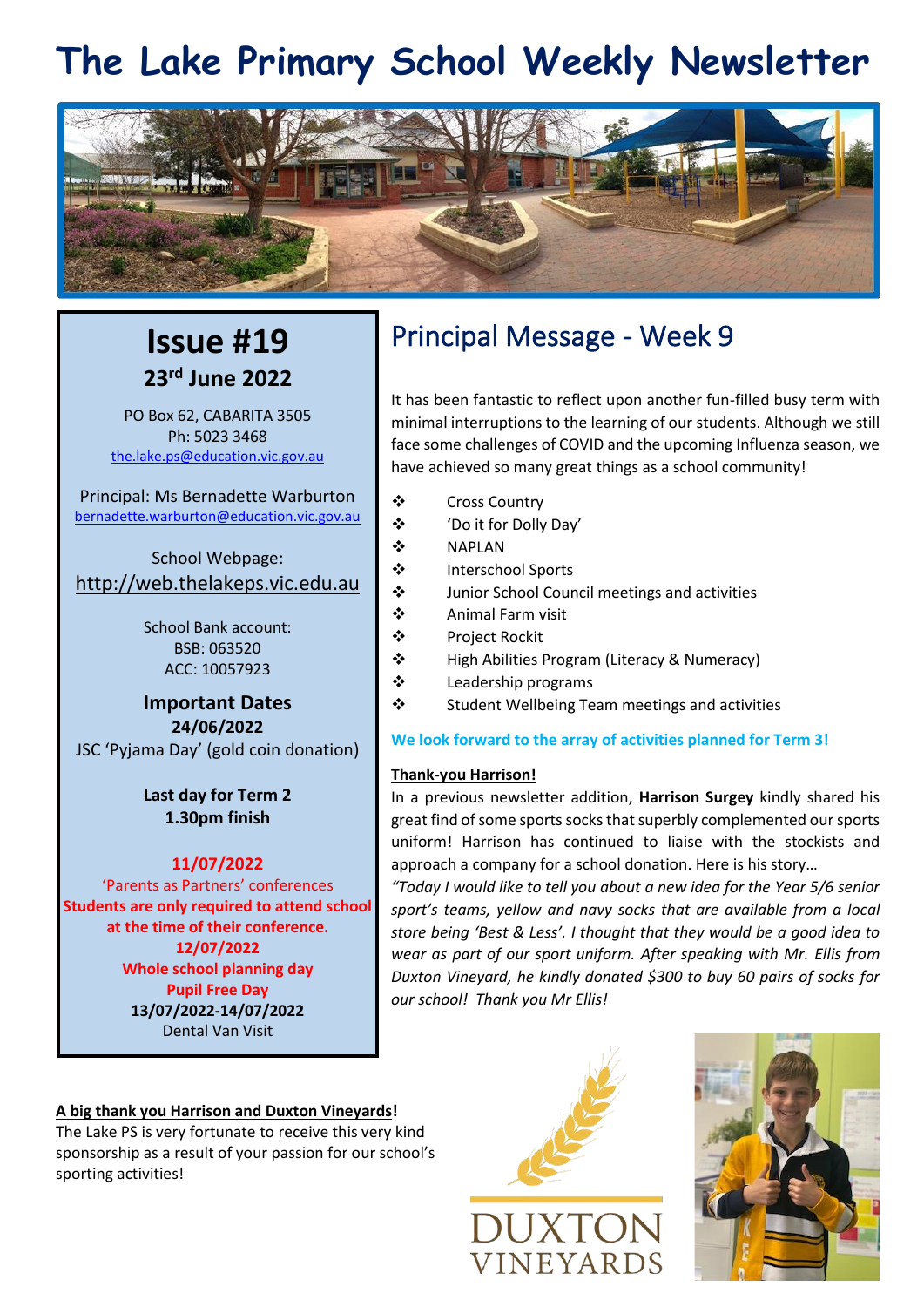### **Principal Awards and School Value Wristband** *Congratulations!*

I was very pleased to have presented numerous awards at last Friday's Year 3-6 assembly! Congratulations to all the recipients of a Principal Award and Wristband, Home Reading, Worker of the Week, Nude Food Trophy, Cleanest Classroom & Star of Assembly! Wow! Our students have been outstanding in applying themselves in all areas of the curriculum  $\odot$ 

A special mention to **Cooper McCully** - congratulations on your belated resilience award, you certainly demonstrated a lot of resilience! Well done Cooper!

### **DET Allowance of an Additional Pupil Free Day**

The DET has acknowledged the immense workload that education staff face on a daily basis, therefore all Victorian State Schools have been given an allowance of one extra day again for Term 3 and Term 4 for planning and preparation. All staff will be working onsite planning and preparing for the Term 3

curriculum on Tuesday 12<sup>th</sup> July . Please note this day in your diary as a Pupil Free Day your diary.

### *Reminder:* **Parents as Partners - Student presentation of portfolios**

*A reminder* **that all student portfolios must be returned by this Friday 24th June** (last day of term) in readiness for the presentation to parents/families on Monday July 11<sup>th</sup>. The last day to book your meeting time on Compass is tomorrow. Students will only come to school on this day for their portfolio presentation.

Wishing you a realaxing and enjoyable holiday break  $\odot$ 

Kind Regards, Bernadette



## Wk.9 School Value - RESILIENCE

This week's school value is 'Resilience'. Resilience is the ability to bounce back after challenges and tough times. Resilient children can recover from setbacks and get back to living life. Resilience develops when children experience challenges and learn to deal with them positively. Strong relationships are the foundation of children's resilience. One way that we can help our children develop resilience is to keep things in perspective and assist them in maintaining a positive

outlook. We can never underestimate the level of importance that a child places on particular issues and we should certainly never dismiss their concerns as being minor. However, it is often useful to bring some perspective to the situation. We need to remind our children that we cannot often control what happens, however we can certainly control how we respond.



## Worker of the Week' Awards

Congratulations to the following students:



Ollie Hall, Theo Bott, Imogen Lever, Ashley Smith-Charles,

Scarlett McGlynn, Sofia Piscitelli, Bailey Sika, Billy Heaysman, Hudson Cramp, Cooper Wilson, Sophie Puleio, Isabelle Giddings, Lachlan Harker and Max Burgess

## **JSC News**

Next Friday, June 24th, we are having a 'Pyjama & Movie' day for a \$1 donation. We will also be selling packets of popcorn for \$1 each. The money raised will be going towards some well needed upgrades to 'Eva's Fairy Garden'.

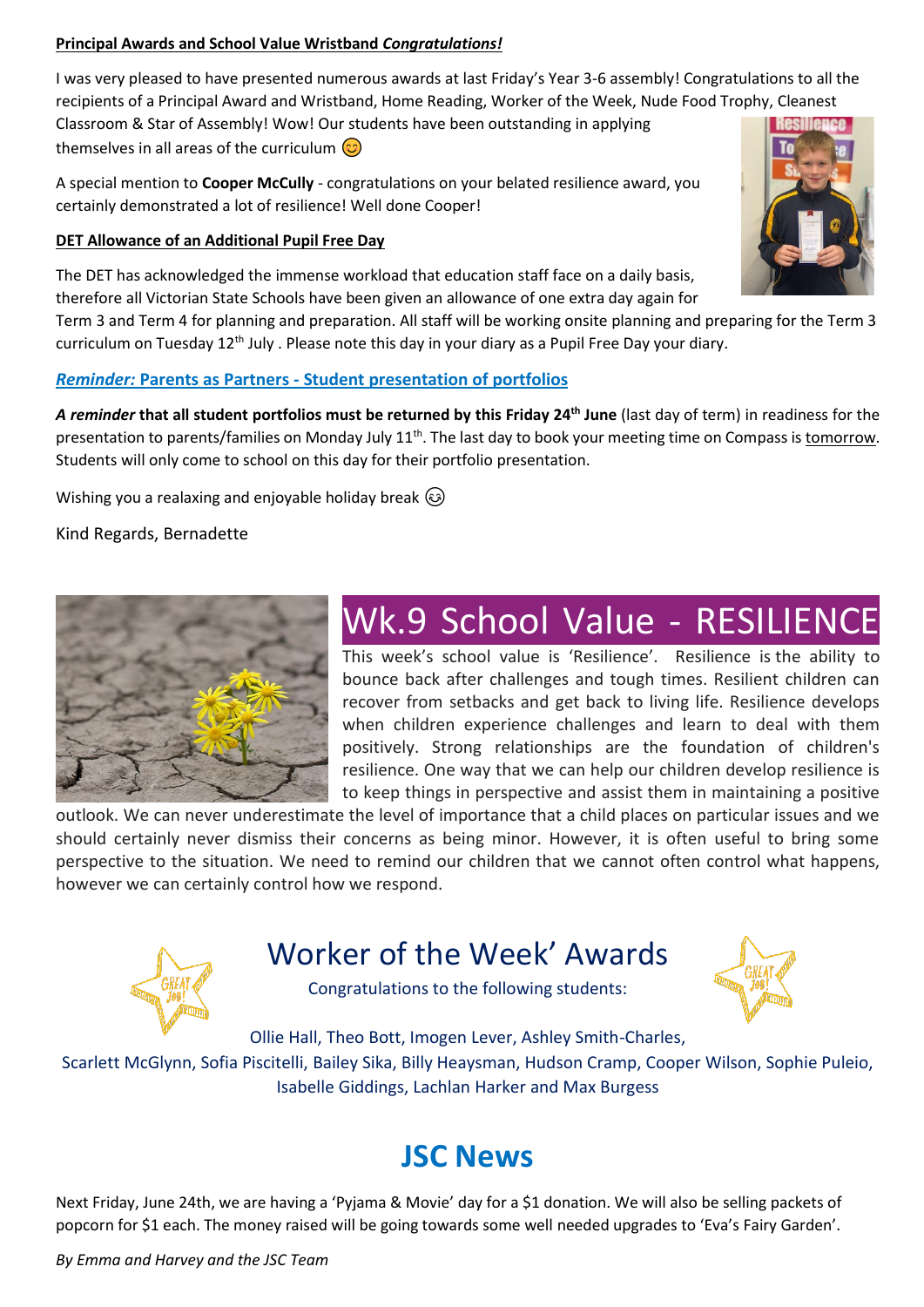### **P&C News**

**Thank you to all the families for bringing money and unsold JOLLY SOCKS back. We will give an update on money raised as soon as we know.**

**Thank you to our lunch ladies today for giving up their time to provide lunches of sausages in bread.**

Our next meeting will be Monday, July 18<sup>th</sup> at 7pm.



### **Bringing Up Great Kids**

### **Overview**

*Bringing Up Great Kids is a reflective, mindful, respectful program that provides parents with an opportunity to reflect on their parenting journey. Bringing Up Great Kids provides a friendly and safe environment for parents to learn from each other as they continue their parenting journey.*

*The program will be facilitated by Marg Burton.*

### **Program Content**

*The Bringing Up Great Kids' program supports parents and carers to:* - *learn more about the origins of their own parenting style and how it can be more effective;* - *identify the important messages they want to convey to their children and how to achieve this;* - *learn more about brain development in children and its influence on their thoughts, feelings and behaviour;* - *understand the meaning behind children's behaviours, and how to respond to children's underlying feelings and needs;* - *explore new ways of communicating with children;* - *discover ways for parents to take care of themselves and to find support when they need it.*

*Dates yet to be confirmed – the program runs once a week for four weeks, two hours per session and will be held at school. If you feel this is something that may interest you, please send me an email as an expression of interest. louise.bowes@education.vic.gov.au*